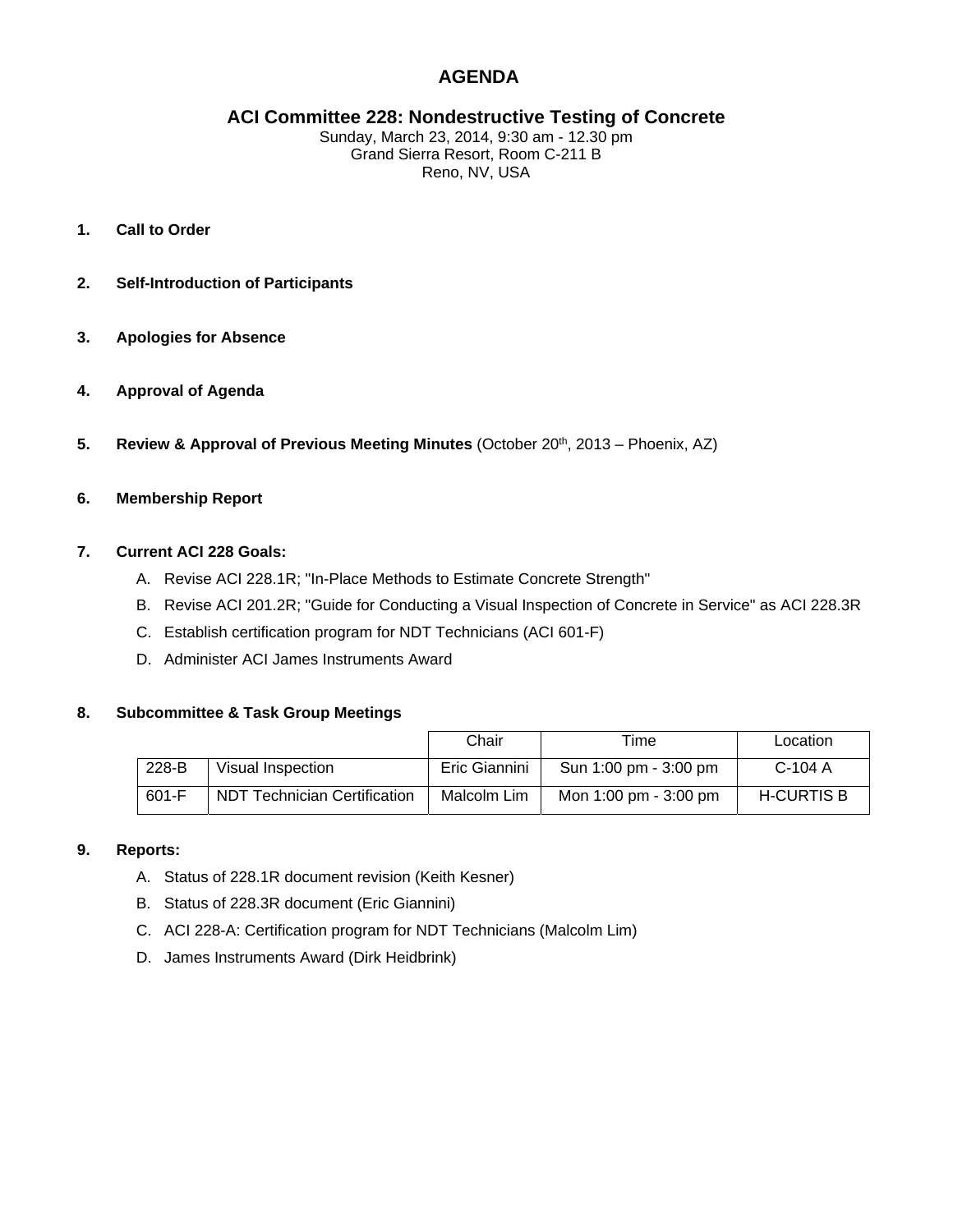#### **10. Liaison Reports:**

| <b>ACI 201</b>      | <b>Durability of Concrete</b>                                    | Andrew Boyd              |
|---------------------|------------------------------------------------------------------|--------------------------|
| <b>ACI 207</b>      | Mass Concrete                                                    | Chris Ferraro            |
| <b>ACI 214</b>      | Evaluation of Results of Tests to Determine the Strength of Conc | Allyn Luke               |
| <b>ACI 222</b>      | Corrosion of Metals in Concrete                                  | <b>OPEN</b>              |
| <b>ACI 224</b>      | Cracking                                                         | Jacob Bice               |
| <b>ACI 231</b>      | Properties of Concrete at Early Ages                             | Thomas Voigt             |
| <b>ACI 236</b>      | <b>Material Science of Concrete</b>                              | <b>Muhammed Basheer</b>  |
| <b>ACI 301</b>      | Specifications for Concrete                                      | Nick Carino              |
| <b>ACI 311</b>      | <b>Inspection of Concrete</b>                                    | <b>Robert Jenkins</b>    |
| <b>ACI 336</b>      | Footings, Mats and Drilled Piers                                 | <b>Bernie Hertlein</b>   |
| <b>ACI 342</b>      | Evaluation of Concrete Bridges and Bridge Elements               | Jacob Bice               |
| <b>ACI 362</b>      | <b>Parking Structures</b>                                        | Boris Dragunsky          |
| <b>ACI 364</b>      | Rehabilitation                                                   | Keith Kesner             |
| <b>ACI 365</b>      | Service Life Prediction                                          | <b>Muhammed Basheer</b>  |
| <b>ACI 437</b>      | <b>Strength Evaluation of Existing Concrete Structures</b>       | Keith Kesner             |
| <b>ACI 440</b>      | Fiber-Reinforced Polymer Reinforcement                           | Michael Brown            |
| <b>ACI 444</b>      | <b>Experimental Analysis for Concrete Structures</b>             | John Popovics            |
| <b>ACI 543</b>      | <b>Concrete Piles</b>                                            | William Ciggelakis       |
| <b>ACI 546</b>      | <b>Repair of Concrete</b>                                        | Ken Lozen                |
| <b>ACI 562</b>      | Evaluation, Repair, and Rehabilitation of Concrete Buildings     | Keith Kesner             |
| <b>ACI E706</b>     | <b>Concrete Repair Education</b>                                 | Ken Lozen                |
| <b>ICRI 150</b>     | ICRI Notes on ACI 562 Code Requirements                          | Liyang Jiang             |
| <b>ICRI 210</b>     | Evaluation                                                       | Ken Lozen                |
| <b>TRB AFF40(1)</b> | Nondestructive Evaluation of Structures                          | Larry Olson              |
| <b>RILEM ISC</b>    | Nondestructive In Situ Strength Assessment of Concrete           | <b>Thomas Schumacher</b> |
| <b>RILEM OSM</b>    | On-Site Measurement of Conc and Masonry by Visualized NDT        | John Popovics            |

# **11. ACI Sessions:**

- A. "Electrical Methods to Characterize and Monitor Concrete" /w 222, 444 Fall 2013, Phoenix, AZ (John Popovics)
- B. "Non-Destructive Testing of Concrete: Capabilities and Limitations" Forum Sponsored by Committee 123: Research and Current Developments – Spring 2014, Reno, NV (Malcolm Lim) Monday, March 24, 6:30 pm - 8:30 pm, Room Carson 1
- C. "Advances in Condition Assessment of Concrete Bridges" /w 342 Fall 2014, Washington, DC (Larry Olson)
- D. "In Situ Transport Measurements" /w 236 Spring 2014, Fall 2014, Washington, DC (Andrew Boyd)
- E. Proposals for New Sessions (Fall 2015 Denver; Spring 2016 Milwaukee, Fall 2016 Philadelphia)

i. Session on "Data Fusion & Combined Methods"

ii. Session on "Visual Assessment" (Shelved until 228.3R is issued)